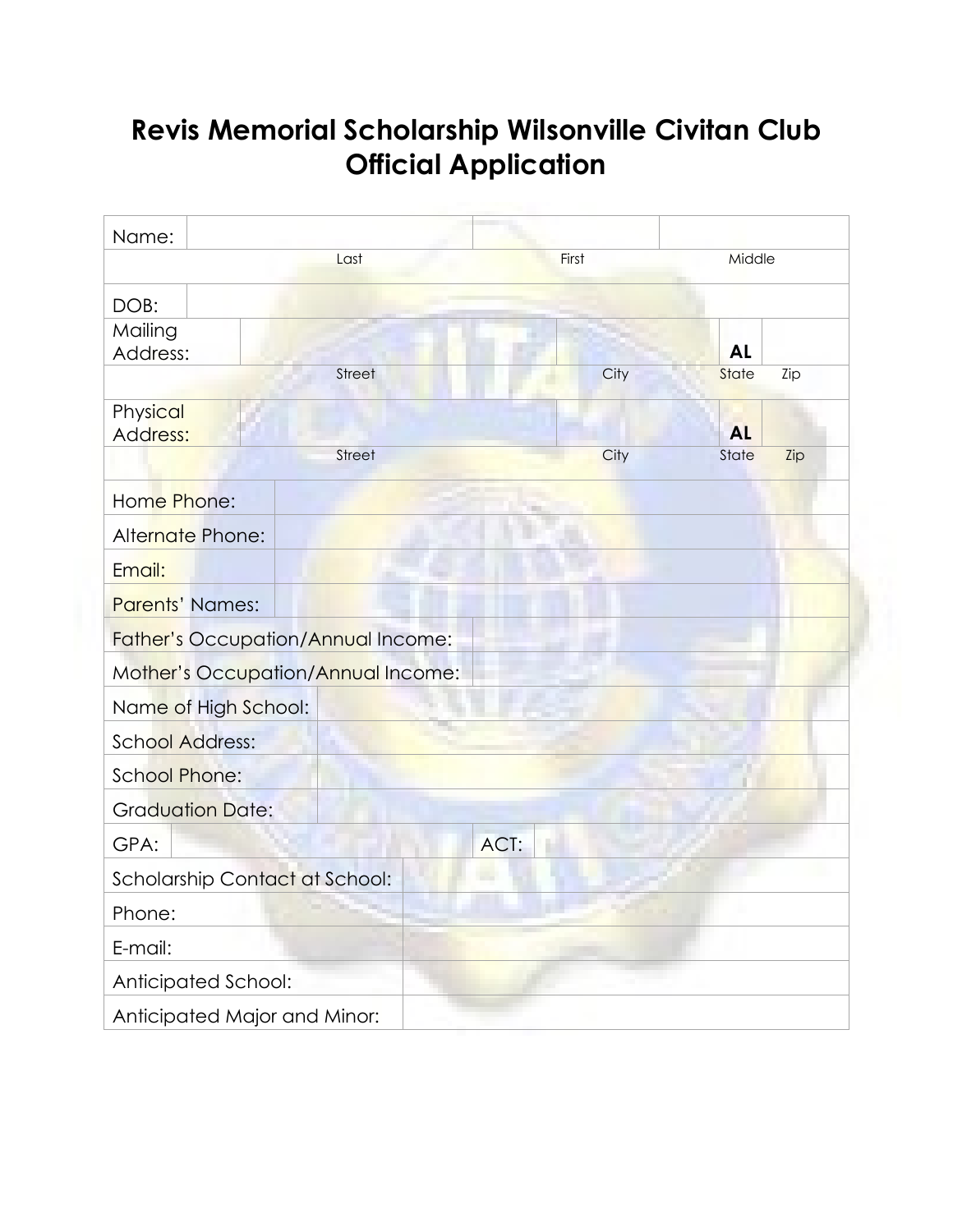**For questions on this page, you may attach a separate sheet of paper for answers.** 

Community or Civic Volunteer Service (list names of activities, work done, and a reference with phone number for each)

School Club Memberships and Extracurricular Activities (list names of each and a reference with phone number for each)

Leadership Positions (list names of positions and organizations and a reference with phone number for each)

Honors Received (list names of honors and organization issuing the award)